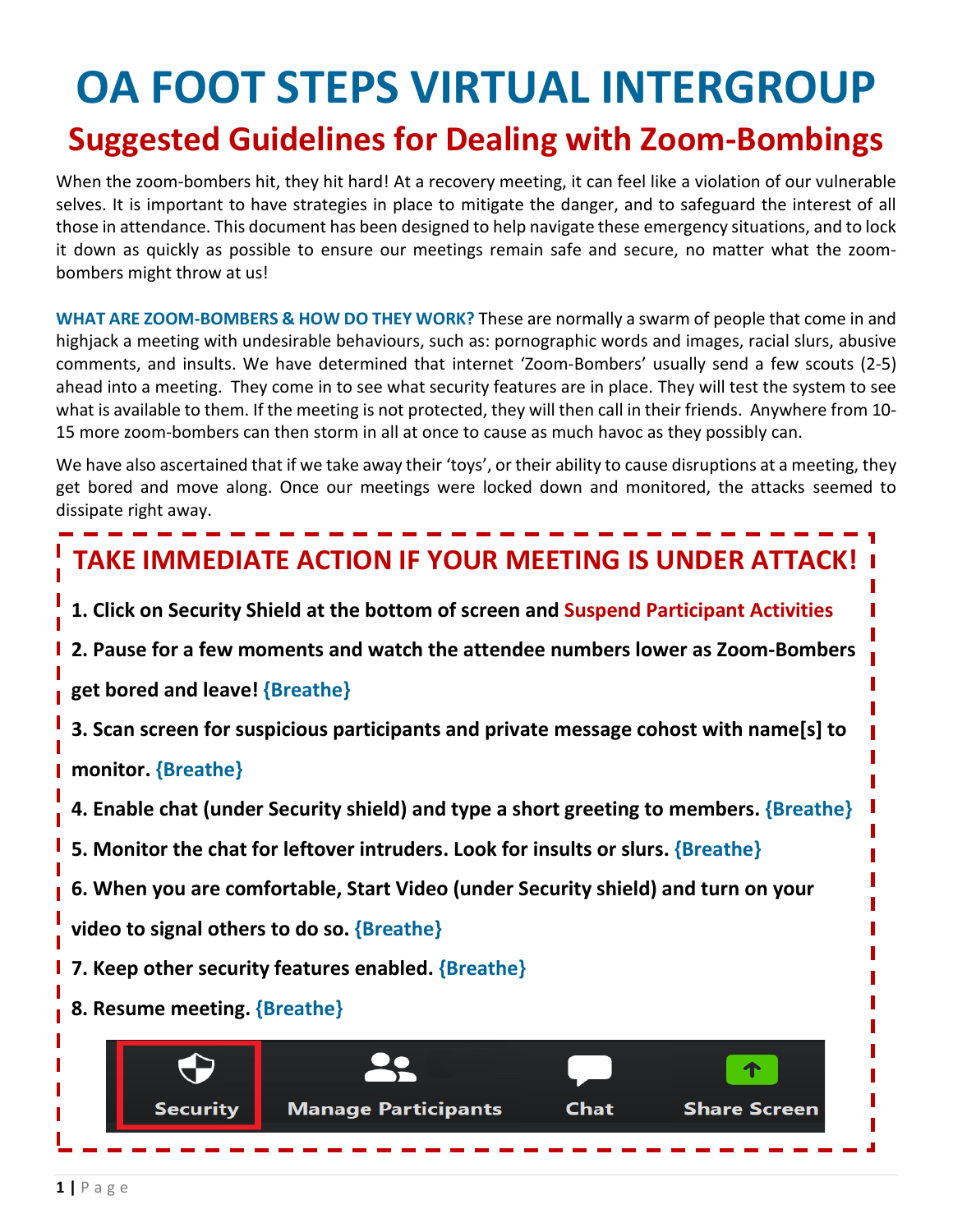#### **HOW TO BE PREPARED FOR ZOOM-BOMBING**

If your meetings have come under repeated attacks, we recommend that the leaders of the meeting temporarily implement some of the following measures to protect your members:

- 1. Gather 4-5 cohosts who are familiar with the security features, including the "**Suspend Participant Activities**" button (the shield control button at the bottom of the zoom window).
- 2. Ask your co-hosts to arrive 10-15 minutes early to assign tasks, and ensure that everyone is familiar with the "**Suspend Participant Activities**" feature.
- 3. Co-hosts are there for security only Don't use them as readers, or for other activities during the meeting.

**SECURITY SHIELD:** If the meeting is under threat, it is recommended that your meeting sets up all of the following security features located under security shield **before the meeting begins**, untilsuch a time, the threat lessens.

- 1. Leave the "**Lock Meeting**" feature unchecked.
- 2. Check "**Enable Waiting Room**" {if it is not already}
- 3. Leave "**Hide Profile Pictures**" unchecked
- 4. Uncheck "**Share Screen**" {if it is not already}
- 5. Uncheck the "**Chat**" feature
- 6. Uncheck the "**Rename Themselves**" feature
- 7. Uncheck the "**Unmute Themselves**" feature
- 8. Leave the "**Start Video**" checked, to view members as they come in
- 9. **Remove Participant – DO NOT USE – if anything, place them in the Waiting Room only.**
- 10. **Suspend Participant Activity**

**SUSPEND PARTICIPANT ACTIVITIES:** If you are the host (or co-host) of the meeting and suspect a meeting is being bombed, go to the Security shield at the bottom of the screen. Immediate action can be taken using the fail-safe "**Suspend Participant Activities**". This will immediately suspend all active video and audio. Everyone is still in the room, but nothing can happen. The hosts and cohosts can still use the chat and the audio features to reassure members and ask for their patience for the meeting to resume.

#### **COHOST I: Waiting Room Duties**

- Pay attention to the waiting room entrance room as it starts to fill up.
- Look at their names first. Bombers often use slurs in their name, insulting terms, or weird spellings. You may have to make a judgment call, but notice: Do they have a real name, phone number, picture, where they're from, last initial? (These are good signs.) If in doubt, check with another co-host. We have members from around the world, so often we do see a wide assortment of names. An unusual name does not mean they are a zoom-bomber.
- Make all entrants wait 10-15 seconds or so. Real OA members will be patient and wait. Bombers usually won't wait.
- Bring them in, one by one, and watch them as they enter. Do they turn their video on? Are they going to disrupt the meeting? As you bring them into the meeting room, hover your mouse over the three dots to be ready to remove them to the waiting room, or be on the ready to utilize the **Suspend Participant Activity** feature if the need should arise.
- Co-hosts should keep scanning to look for issues and unusual activities throughout the meeting on camera. Bombers will often test the meeting to see what they can get away with, before they call in their buddies.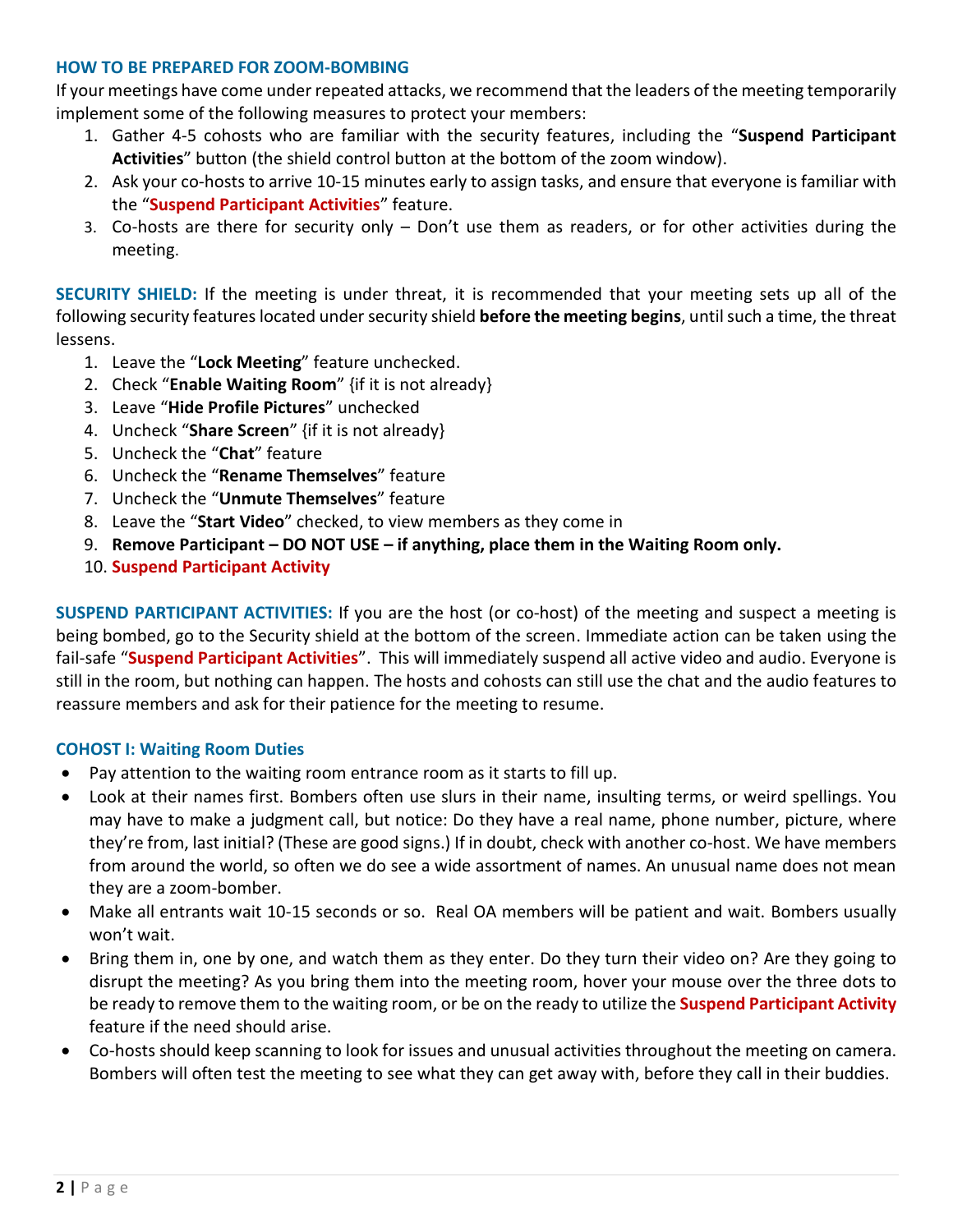#### **COHOST II: Un-Muting and Muting Duties**

- When the "**Unmute Themselves**" feature has been disabled, only Co-hosts and Hosts can mute or unmute themselves.
- Members are required to raise their hands if they wish to speak or participate in the meeting.
- Keep a close eye on the participant list to see who has raised their hands, and also on the video, as some members may not know how to use the raise hand feature but may be trying to get your attention to be able to share.
- Keep hovering your mouse over the member's microphone after they have been unmuted to share, especially for anyone that you do not recognize, in case you need to remove them to the waiting room, immediately.

#### **COHOST III: Chat Box Host**

- The Chat Box cohost will screen share the following notice before the meeting starts, to keep everyone informed regarding the security issues.
- This cohost will scan the chat box to make sure there is nothing inappropriate going on throughout the whole meeting. Bombers will often test the meeting to see what they can get away with, before they call in their buddies.

## **DUE TO REPEATED ZOOM INTRUDERS THE FOLLOW PROTOCOLS HAVE BEEN TEMPORARILY INSTATED:**

**ROOM SECURITY:** *Due to the extreme number of repeated attacks during OA Zoom meetings, we are currently taking higher security precautions to ensure the safety of our members. During our meeting today, we have disabled chat and the ability to unmute. Please use the "Raise Hand" feature if you would like to share or offer service during the meeting. When it is your turn to share, you will be asked to un-mute yourself. When a member has been unmuted, if a host or co-host hears anything inappropriate, the meeting will be immediately suspended until the intruder has been removed. Please note that these measures will remain in place until the current, high threat of intruders has lessened.*

**ROOM SECURITY:** *During a meeting suspension, the entire meeting will freeze. All video capabilities will be disabled. The chat and the ability to unmute yourself will remain disabled. The meeting will be locked, and no one will be allowed to enter the room for the duration of the meeting. It is recommended that we do not reopen the meeting again, until the end of the meeting, although some of the features may be re-started once the threat has passed.* 

**ROOM SECURITY:** *Similarsafety measures like the ones we are implementing at this meeting would be taken if we were face-to-face as well. We must feel safe. You will be/are able to leave the meeting at any point if you choose. You are not locked in the meeting. If you decide to stay, please be patient as the host and cohosts secure the meeting. The host or co-host may or may not communicate with everyone in the chat box or by speaker, depending on the situation. Please take this time to breathe and remain calm.* 

**ROOM SECURITY:** *The likelihood of an intruder is very high at this time. Zoom attacks can be a traumatic event which could include disturbing audio or visual intrusions. As trusted servants of this meeting, we have taken every precaution to shut down this behavior, to keep everyone safe, but if you are susceptible to trauma you may wish to use another tool of OA besides meetings at this time. Thank you for your patience and understanding.*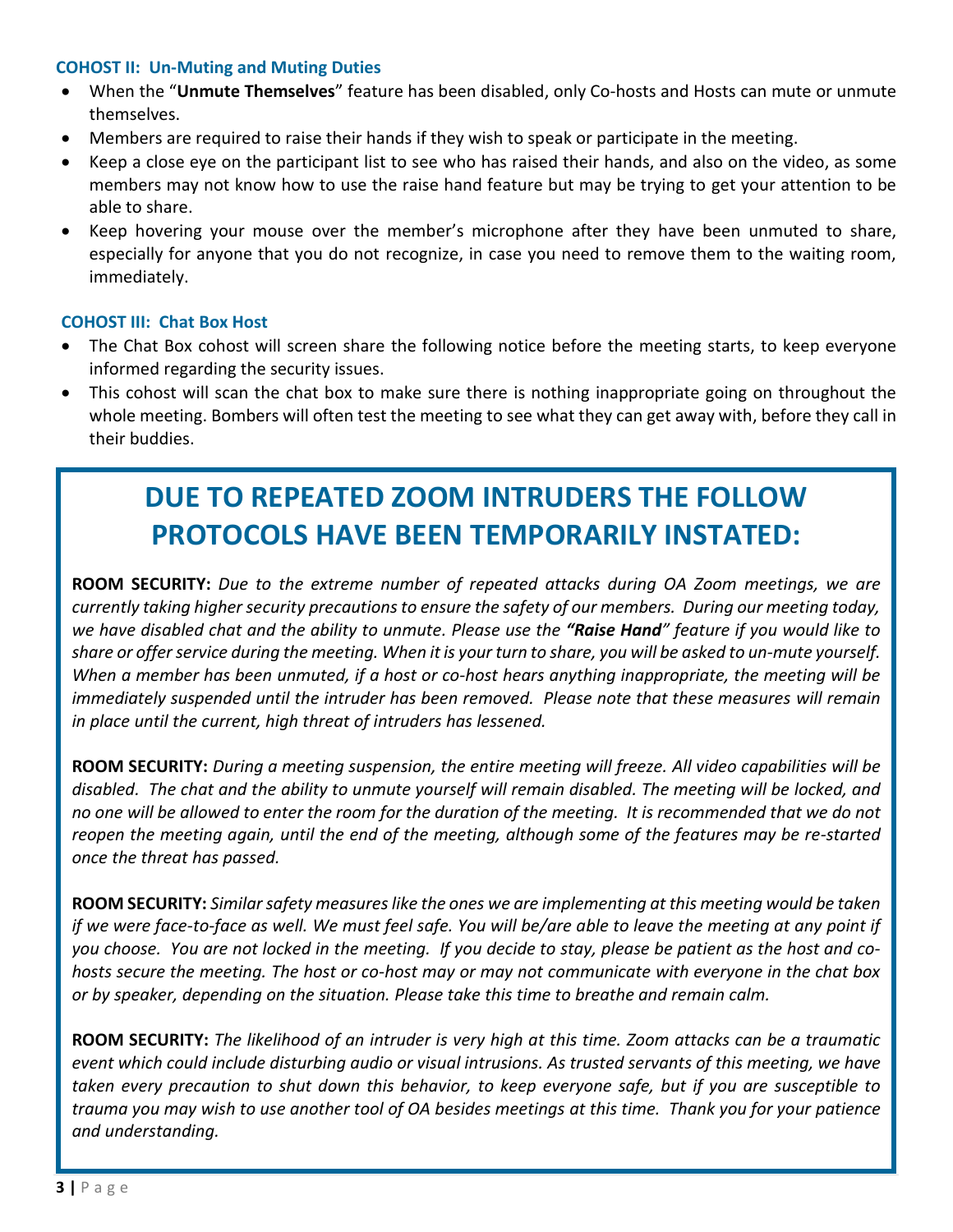• Each time a new member enters the room, paste each paragraph (one by one) of the statement below throughout the meeting to ensure that all those joining late are aware of what is going on. Zoom-Bombers often come into a meeting after it has started. If they see all these measures are in place, they are not likely to stay.

**RESUMING THE MEETING:** It is recommended that the hosts wait for 5 minutes or so, so that the bombers will leave, after all activities have been suspended. Don't say "we'll be back in five minutes." Because the bombers may decide to stay around. To fill this time, the cohosts might reassure the members that are present, to encourage them to breathe. They can leave messages in chat or speak to the members even while the meeting is in lock down. They might suggest that this time be spent in a quiet meditation. Alternatively, the cohost might lead the Serenity Prayer, or read from one of the daily readers or favourite passage, while the remaining leaders take measures to safeguard the meeting.

After the meeting resumes after the suspension, the hosts can test the waters by encouraging the members to start using the chat feature again, to see if anything happens. If that goes well, then turn the video option on again after that. If warranted, it may be prudent to keep the chat off for the rest of the meeting, and to continue to use the raise hand feature, to unmute when it is their turn to share, like at the start of the meeting.

**ENDING THE MEETING:** If your room was locked during the meeting, be sure to adjust the settings to unlock it again before leaving, or others will not be able to get into the zoom room after you. To do so, make sure the **"Lock Meeting" is unchecked** in the security shield area.

**FINAL NOTES:** If appropriate in this situation, allow members to ask questions before starting the meeting, even if it is after the official start time. It is important to communicate openly to allow our members to feel safe.

If your meeting was invaded, after the meeting (and after the intruders are no longer there) encourage members to stay for fellowship to "debrief". It is important for members to talk, reach out and support each other, to help process emotions and to maintain their mental health. It is recommended that members are asked to continue using the raise hand feature to mute/unmute to continue to safeguard this time of fellowship.